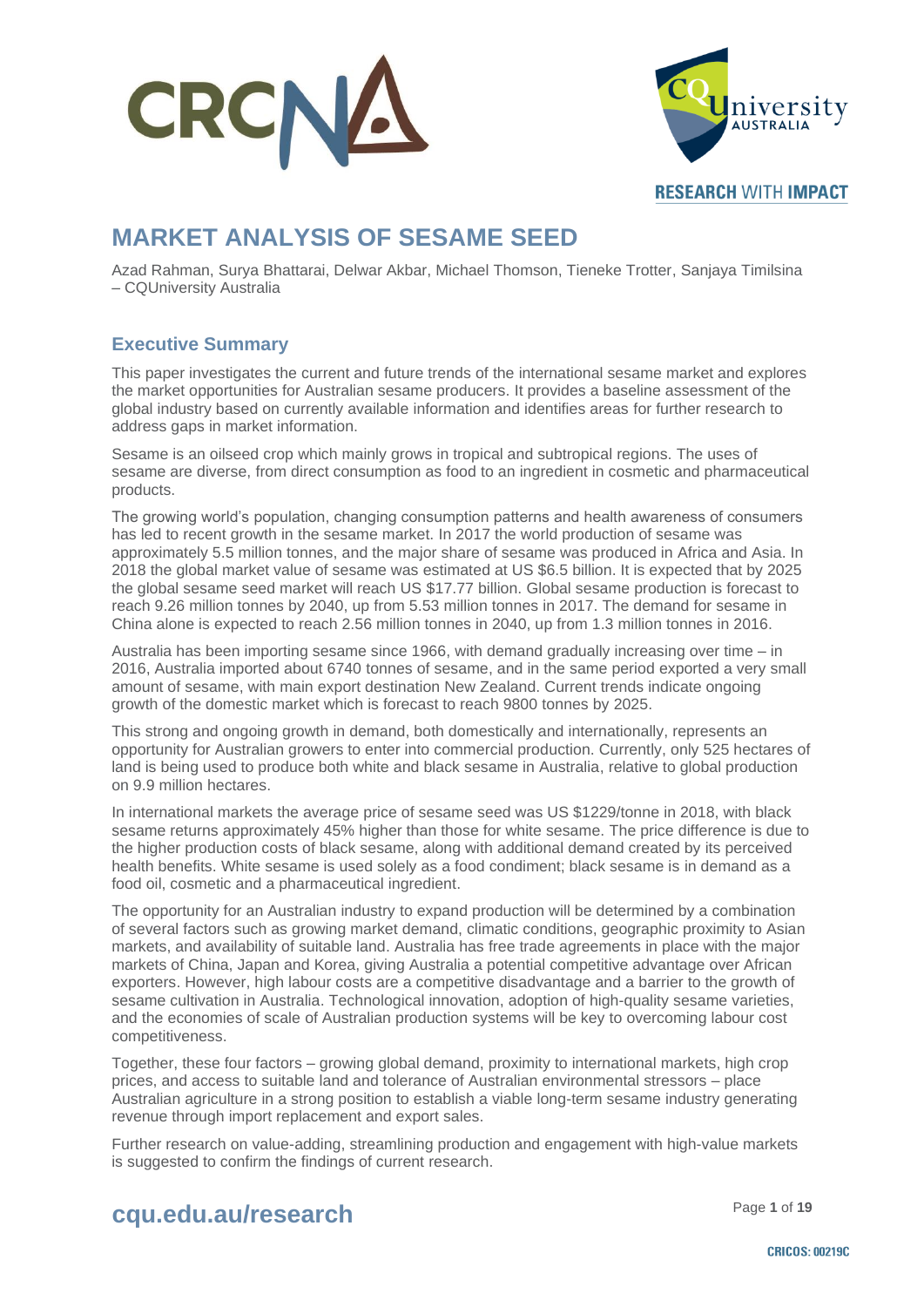



The authors acknowledge the financial support of the Cooperative Research Centre for Developing Northern Australia and the support of its investment partners: the Western Australian, Northern Territory and Queensland Governments. We also acknowledge the financial and in-kind support of the project participants.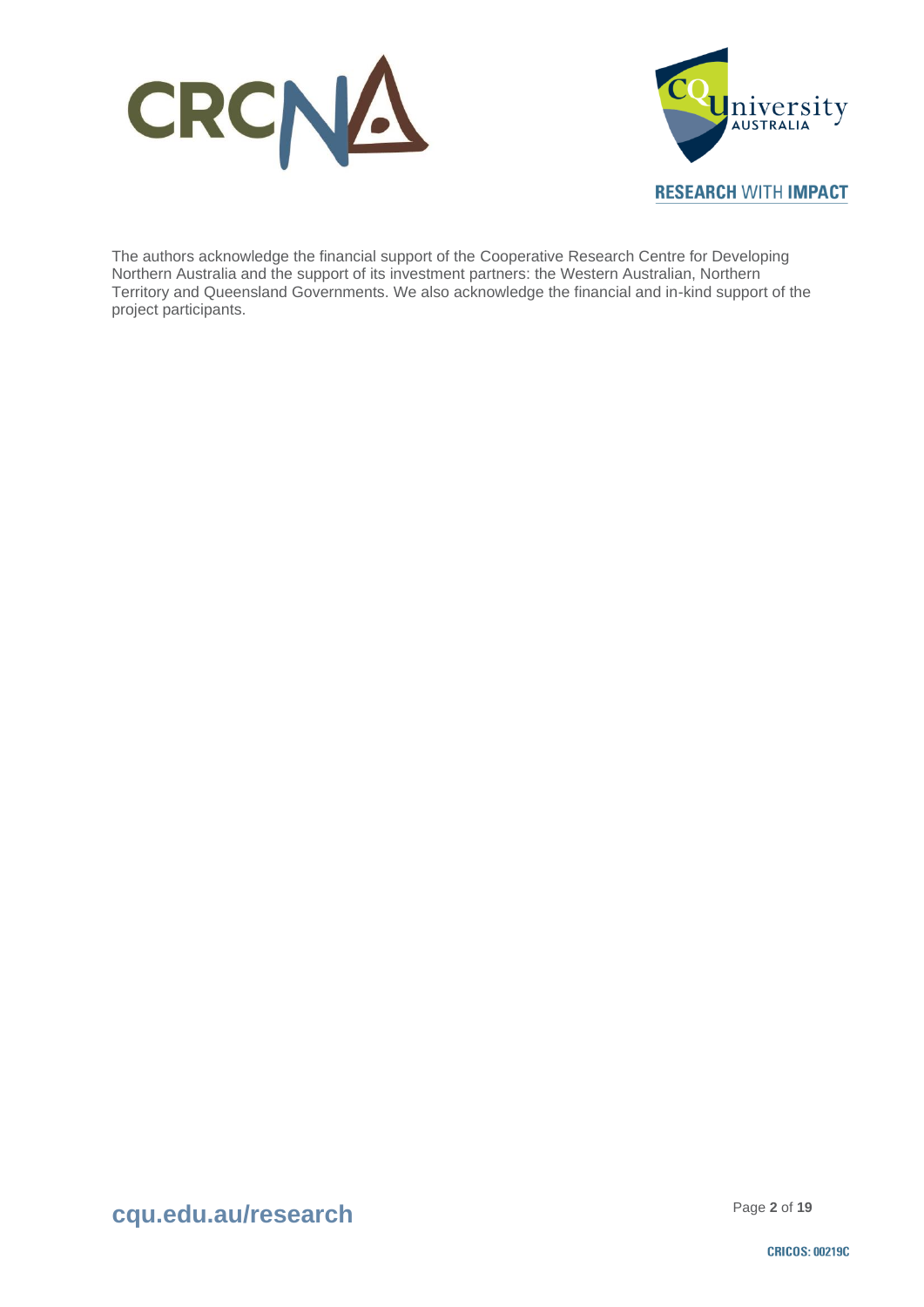### **Introduction**

Sesame (*Sesamum indicum* L.) is one of the world's most ancient oilseed crops with evidence that it originated in India (Bedigian, 2015). The sesame plant is usually 60 to 120 cm tall and the fruit is a dehiscent capsule which shatters, when ripe, to release small seeds. The level of dehiscence is a key trait for sesame varieties as limiting harvest loss is crucial to obtaining maximum value from the available seed. Achieving this will require breeding of new non-dehiscent varieities, optimisation of harvesting equipment, and tactical agronomic techniques such as the use of pod sealants for control of seed loss from capsules.

The core of the seed is protected by a hull which may be white, brown or black depending on the variety. The sesame contains a 48-55% oil, which is higher than other oilseeds (eg canola seed yields 44% oil), and proteins including amino acids (Eskandari et al, 2015, Pathak et al., 2014). The international standard of oil content is 52%, 48%, and 45% for first, second and third grades of sesame respectively. The allowable moisture content for all grades of sesame is 6-8% (Abebe, 2016). Sesame is commonly categorised into two main market segments based on the seed coat colour, being white sesame and black sesame.

Sesame is cultivated mostly in tropical and subtropical regions (ideally within the 25° north and south latitudes) and it requires annual rainfall of about 625-1100 mm (Terefe et. al. 2012). For maximum yield, the sesame plant requires a temperature range from  $25^{\circ}$ C to  $37^{\circ}$ C throughout the growing season. Medium texture fertile soil is most suitable for growth (Terefe et. al. 2012).

According to FAO (2019), the world production of sesame exceeded 5.5 million tonnes in 2017, of which about 57% was produced in Africa and 40% in Asia. One industry report (Mordor Intelligence, 2019) suggested that the global market value of sesame was about US\$ 6.5 billion in 2018 and was following a positive trend with value increasing in line with growing demand as consumption patterns changed in line with health awareness of consumers.

Sesame is a good source of plant protein and healthy fat, and can act as an alternative to animal proteins and animal fats in human diets. Sesame is also a good source of vitamins, minerals and fibre (Elleuch et al. 2011, Zebib et al., 2015). Food innovations which develop new products, such as sesame milk and ready to use *Tahina* (also known as Tahini)*,* a dip made from toasted sesame, have contributed to the growing demand for sesame seed. Additionally, the perceived health benefits of sesame as an antioxidant and as an ingredient in pharmaceutical products have also supported the expansion of sesame markets. It is expected that by 2025, the global sesame seed market will be valued at US \$17.77 billion (Cision, 2019).

### **Scope of the study**

This report provides a basic market analysis to assist the Australian agricultural industry – farmers, marketers, processors, agronomy services and policy makers – to understand the current production and future demand for sesame, and assist in future planning for an Australian sesame industry.

The report includes: a description of spatial distribution of sesame production, including snapshots of major sesame exporting and importing countries; a global market analysis; a description of valueadded products; overview of Australian sesame industry and a preliminary assessment of its future potential; and a summary of knowledge gaps and recommendations for further research.

The current study used cross-sectional multiple regression analysis to estimate future sesame demand. In regression analysis, per capita GDP and purchasing power parity (PPP) data was used (see appendix). This study only used secondary data from credible databases including FAO, WTO, UN ComTrade and World Bank. As this report is based on desktop study, there are some limitations due to unavailability and inconsistency of data. Some data are average figures and may not represents a specific case or country. This report does not provide a detailed value chain study.

Analysis of the production stages, methods, and agronomic factors affecting seed quality, will be provided in subsequent reports based on the field varietal trials being undertaken as part of this project.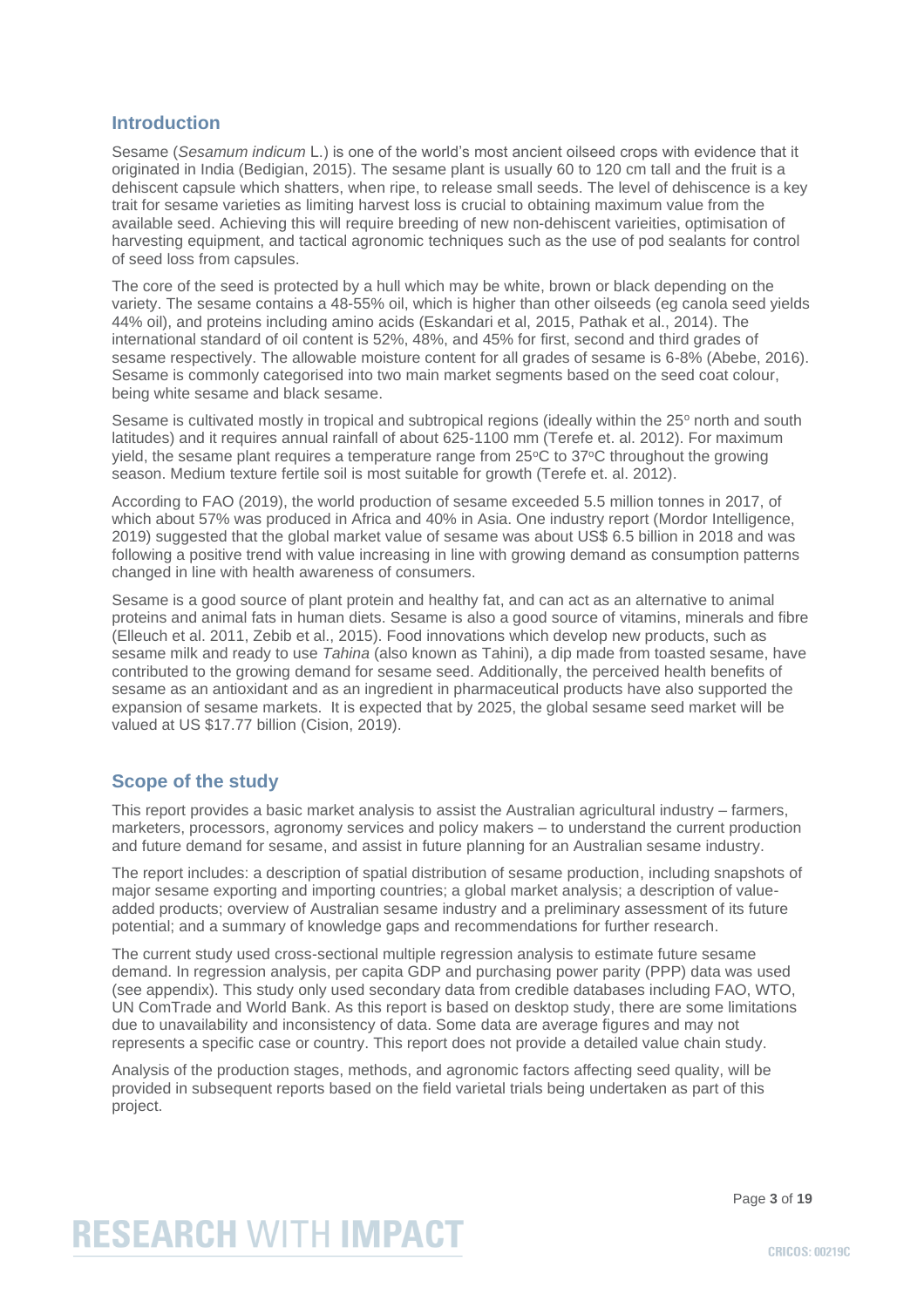### **Sesame production and value**

Sesame is typically produced in tropical and subtropical regions. However, some varieties of sesame can be produced in temperate regions free of frost during the growing season. Sesame plants are very responsive to several environmental factors including soil moisture, air temperature, soil nutrients and presence of heavy metals.

According to FAO (2019), in 2017, sesame was produced on 9.9 million hectares of land with an average yield of 554 kg/hectare (Figure 1). There has been an upward trend in world sesame production over the last 50 years (FAO, 2019).

Despite the growth in supply, the price trend has tracked a similar upward path (Figure 2). In 2014 world production of sesame reached a high as did the global market price.



Figure 1: Global sesame production from 1961 to 2017 (FAO, 2019)



Figure 2: Global production and price trends of sesame from 2001 to 2017 (FAO, WTO)

Page **4** of **19** Sesame production forecasts (Figure 3) indicate a steady growth of world sesame output. The projected results suggested that the production of sesame will reach 9.26 million tonnes per year by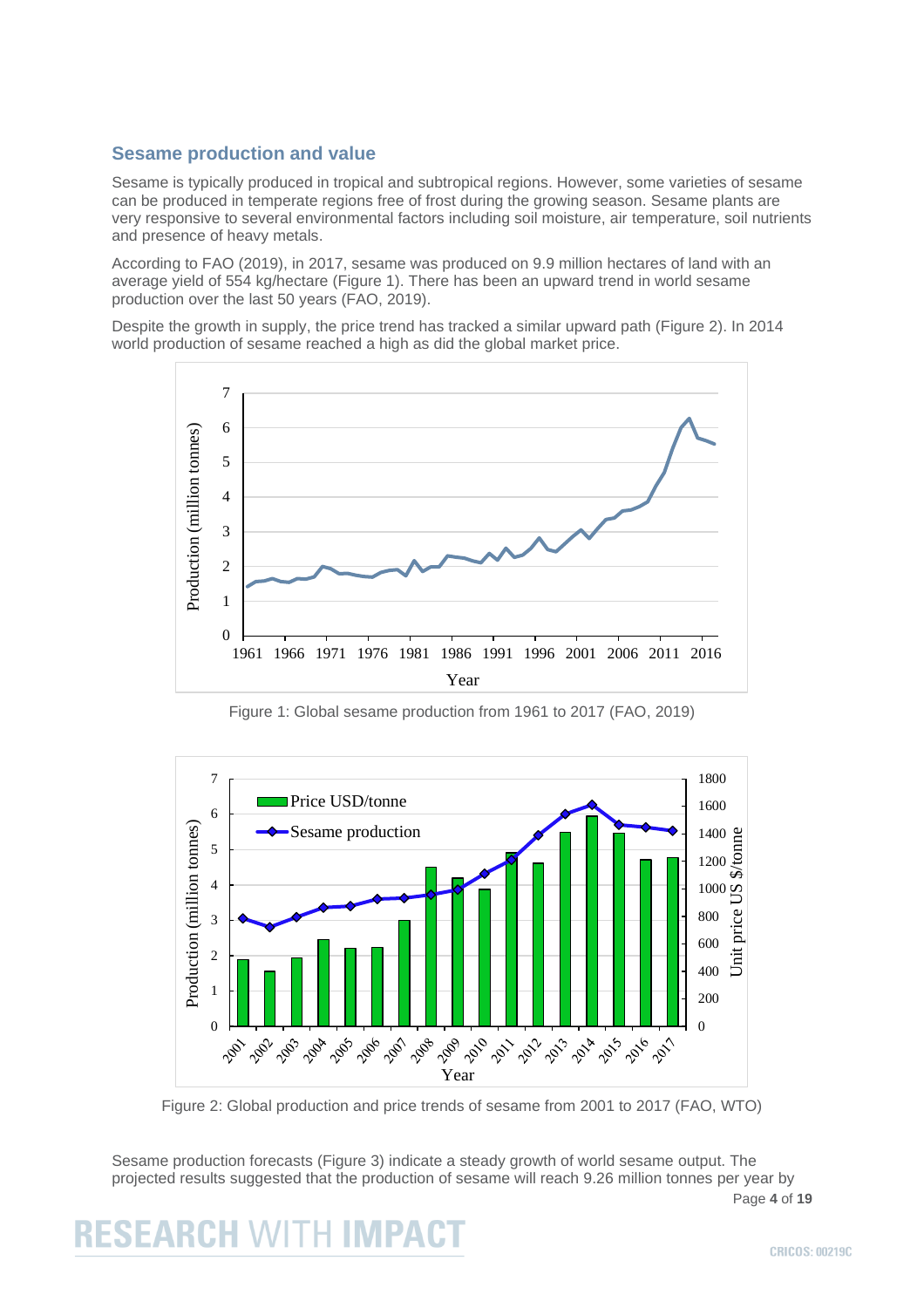the year 2040 - growth of about 67% over the current production levels. The dependent variables for the demand forecasting are the population, per capita GRP, purchasing power parity (PPP) and time, while the dependent variable is only production of sesame. The R<sup>2</sup> value of the multiple regression is 0.9449, which indicates the strong relationship between the dependent and independent variables.



Figure 3: Actual global sesame production from 1990 to 2017 and the projected global sesame production from 2018 to 2040

Within Asia, Myanmar and India were the two largest sesame producers over the preceding decade. In Africa, a government initiative to support adoption of technological interventions, including improved crop agronomy and post-harvest practices such as cleaning, grading and packaging, has resulted in huge growth in sesame production in Tanzania. Community Support Initiatives Tanzania (COSITA) undertook initiatives to train Tanzanian sesame farmers via smartphone apps to provide the farmers with agronomy and business support information. As a result, Tanzania became the world's largest sesame producer in 2017, with production volume of more than 800,000 tonnes. Tanzania, Myanmar and India combined produced about 42% of world sesame in 2017.

Six countries led sesame production over the last decade (Figure 4). The data presented for Sudan after the year 2011 excludes the production of South Sudan as the two countries separated, and their production data was stored discretely. After 2014, the sesame industry suffered a decline in production worldwide (Figure 4). However, some countries such as Nigeria and Sudan have shown resilience, bucking the trend, exhibiting some growth. Notably, China had a steady decrease in sesame production particularly since 2014, and has started relying on imported sesame to meet local demand.

Page **5** of **19**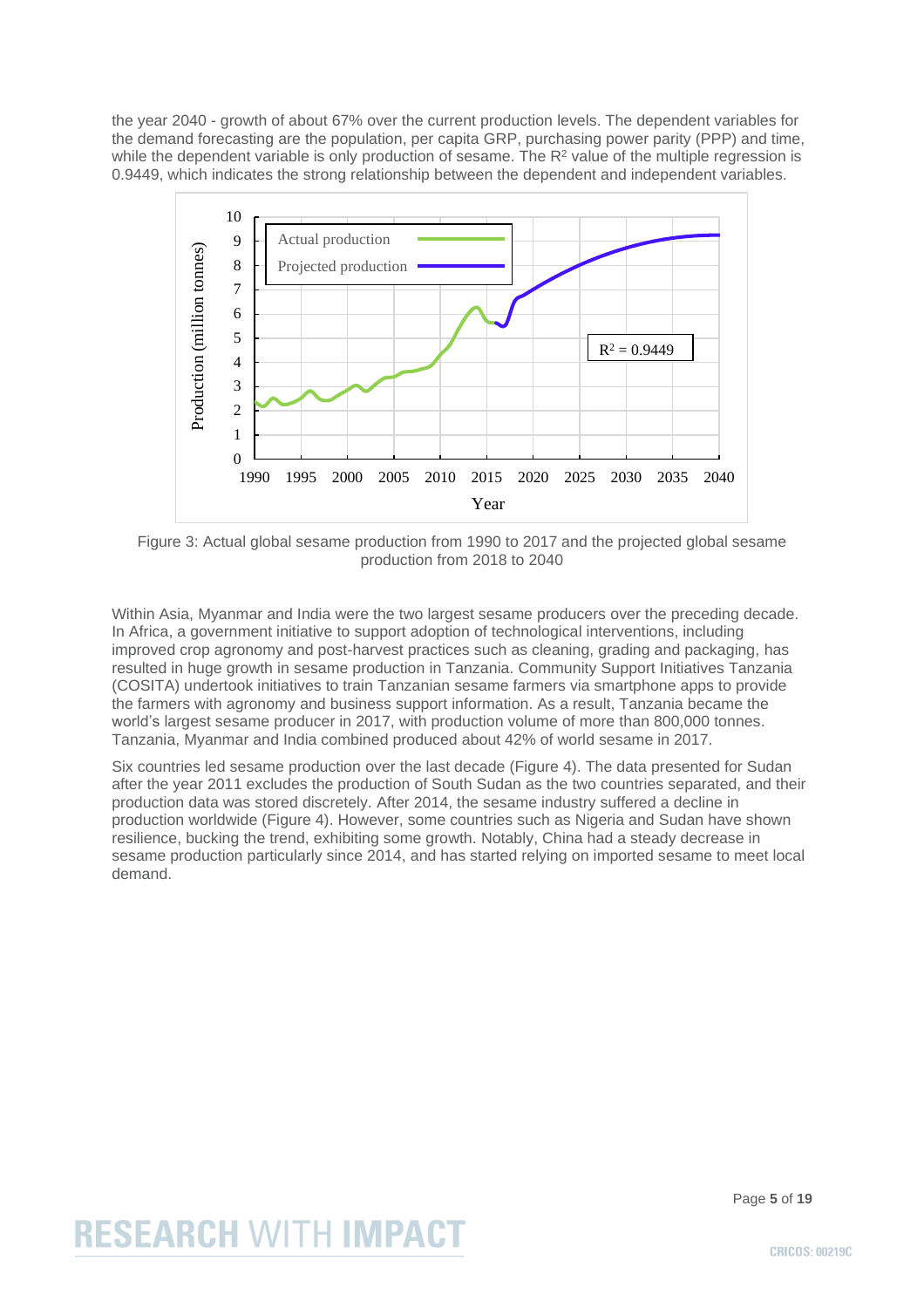

Figure 4: Global sesame production trends over time in different coutnries (2008-2017) (Source: FAO 2019)

The annual production and yield data combined provides a good indicator for the performance of the countries producing sesame. The FAO (2019) data indicates that the average yield of sesame is 550 kg/ha. The average yield (kg/ha) varies considerably in the top 10 sesame producing countries (Figure 5).



Figure 5: Sesame yield (kg/ha) for the top ten sesame producing countries (Source: FAO 2019)

There are only a few countries having a yield greater than or equal to the average. China has the highest yield, a little over 1400kg/ha. Most of the leading sesame producing African countries produce a greater yield per ha than India and Myanmar. Notably, Tanzania has achieved an increased yield in recent years which has led to an increase in total production.

According to FAO, Lebanon produces a maximum yield of an astonishing 3.4 tonnes/ha. However, Lebanon only produced 214 tonnes of sesame in 2017, which is insignificant in world production volume. There is a large variation in yield data and precaution needs to be taken in the reporting of yield data as it may be based on the harvest of trial plots or country average. Small plot trial harvest

Page **6** of **19**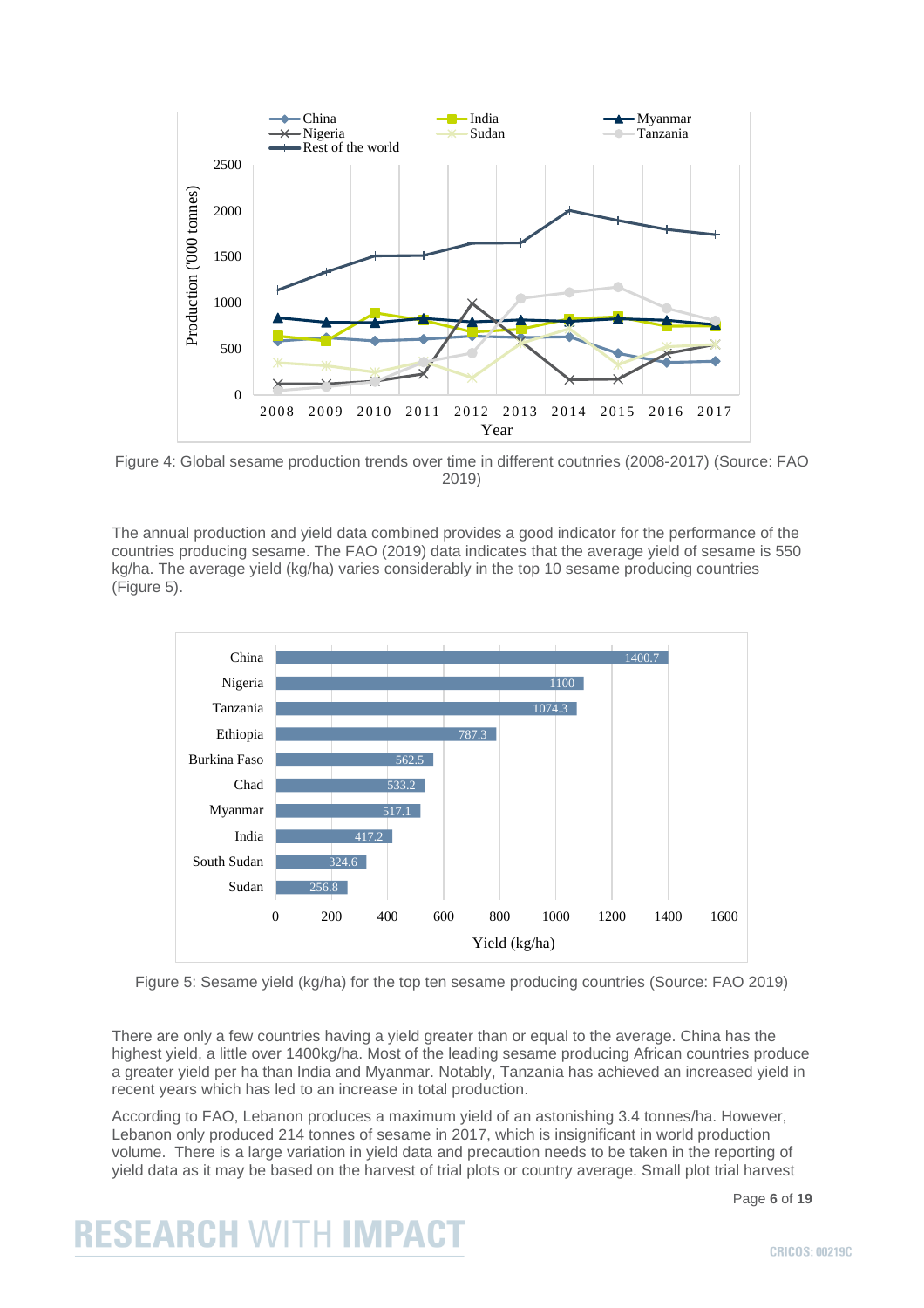data generally shows very high yields. There is some gap between the research yield and average yields in larger scale farming, but it does indicate the genetic potential of the crop.

Interrogating global production data for white versus black sesame volumes has not been possible due to an absence of reporting for this trait in production statistics.

### **Sesame exporting and importing countries**

Most of the sesame producing countries in Africa export sesame outside the continent. In 2016, the global export volume of sesame reached about 1.4 million tonnes (Figure 6). Ethiopia and India were the two largest exporters of sesame accounting for about 50% global sesame export. Over the last few years, other sesame producing African countries have exhibited steady growth in the sesame export markets.



Figure 6: Export quantity of sesame for the top six exporting countries.

Among the sesame importing countries, China holds the largest share of international trade (Figure 7). In 2016 China imported approximately 1 million tonnes of sesame from several countries, accounting for about 64% of the world's sesame imports. Japan is the second-largest sesame importer and accounts for 10% of the world sesame imports.



Figure 7: Import quantity of sesame for the top seven importing countries.

# **RESEARCH WITH IMPACT**

Page **7** of **19**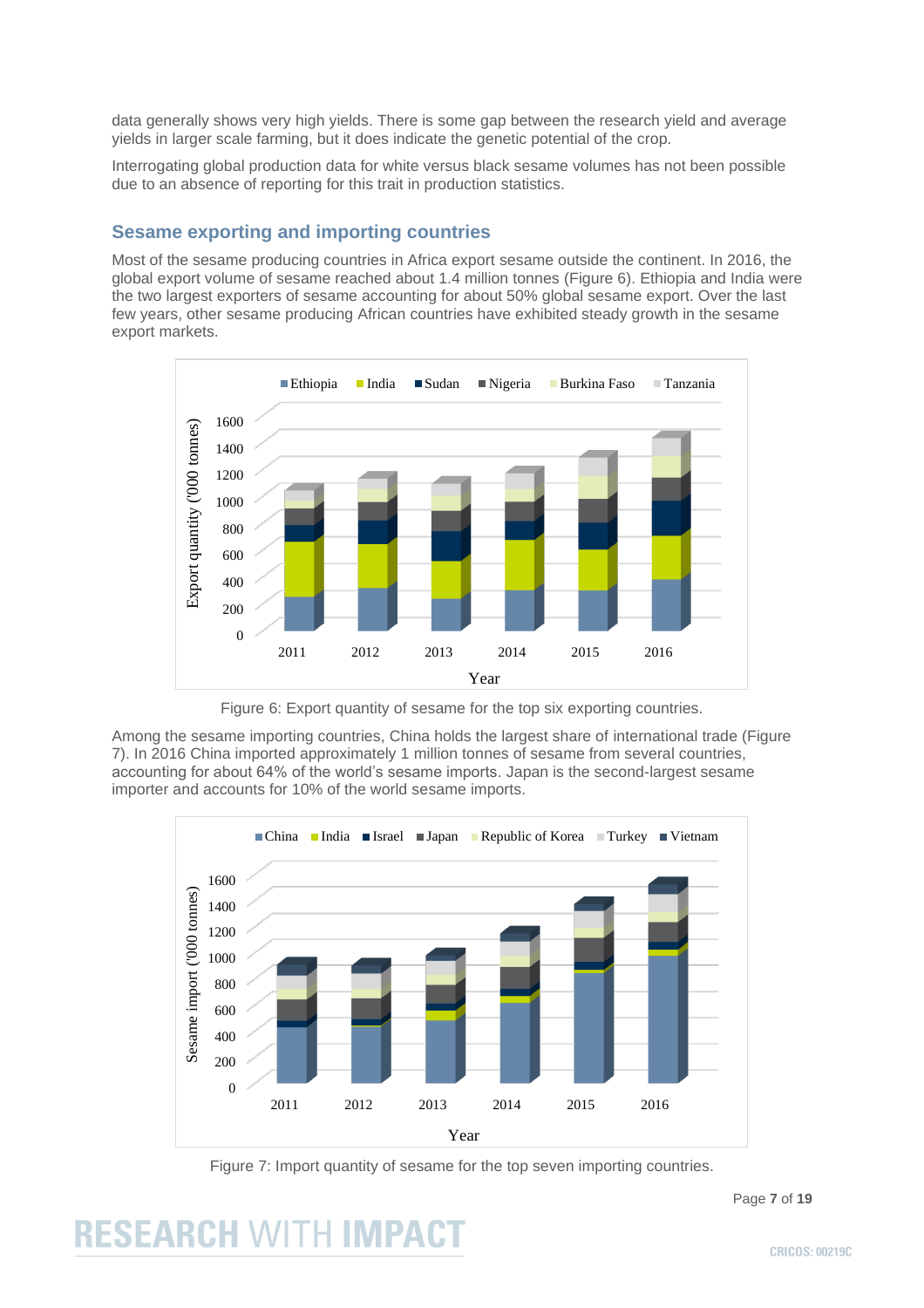The amount of sesame imported worldwide has been relatively steady over the last few years except China. China recorded 27% of growth in sesame imports from 2011 to 2016. The projected demand for sesame is also predicted to increase (Figure 8).This indicates that China could be a prime destination for Australian grown sesame.



Figure 8: Projected sesame demand in China.

Projected demand for sesame in China indicates that by 2040 this will reach 2.56 million tonnes (Figure 8). The basis for this expected growth is the increasing number of middle-class families and the changing behaviour of their food intake.

### **Global Market Analysis**

In recent years, the world has experienced some fluctuation in the price of sesame seeds, however, generally prices have continued to rise despite increasing supply. The price of sesame varies based on its colour, quality (oil content grades noted above), origin, moisture content and purity (admixture).

According to the International Trade Centre (ITC), the average world price of sesame reached US\$ 1229/tonne in 2018 (Figure 9). Price variation also existed in different export destinations.

The international market price reveals that black sesame commands a premium of around 40% to 45% over white sesame. This is due to the fact that white sesame is a bulk commodity used as a food condiment. Black sesame, which is in shorter supply, is used in higher value markets for its oil, as a pharmaceutical ingredient, and in value-added food products. Hulled sesame seeds also have a higher price than unhulled seeds with the price variation ranging from 10% to 15%.

Page **8** of **19**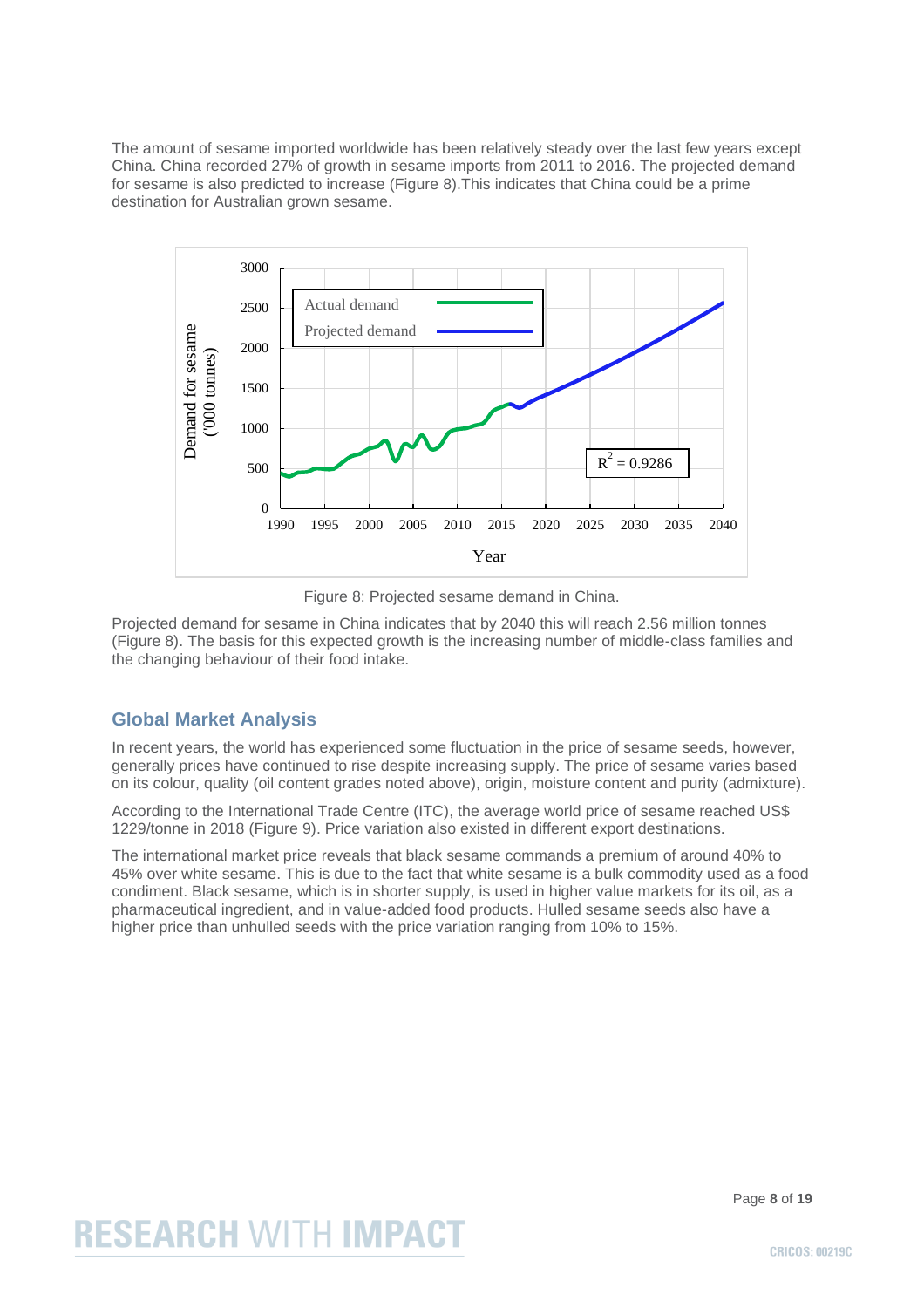

Figure 9: Price of sesame seeds in international markets (source: ITC, 2019)

**China***:* In 2016 China imported approximately 1 million tonnes of sesame, though China was also one of the leading sesame producers with 353,000 tonnes produced in the same year, indicating a huge market demand for sesame in China.

Data indicates that China imports sesame mostly from the African countries which contributed approximately 96% of import quantities (Figure 10). Ethiopia supplied about 32% of sesame imported by China.



Figure 10: Market share of sesame imports to China

**Japan:** Like China, Japan heavily relies on African countries to meet the local demand. Nigeria accounted for approximately 36% of sesame imported by Japan, which is the highest among all the exporters (Figure 11). Apart from the African countries, Myanmar, Guatemala and Paraguay are among the leading sesame exporters to Japan. In the year 2016, the demand for sesame in Japan was more than 152,000 tonnes.

#### Page **9** of **19**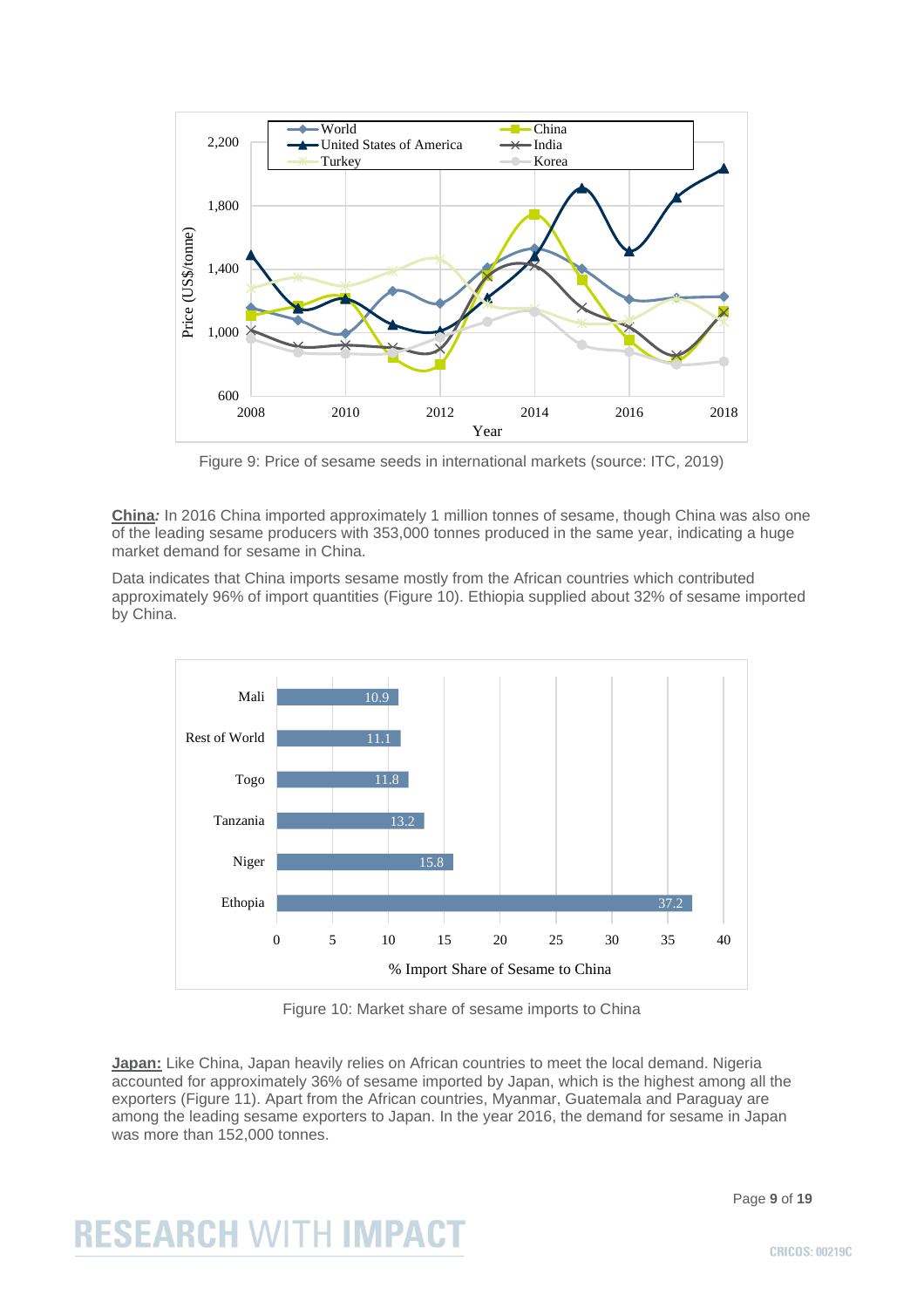

Figure 11: Market share of sesame imports to Japan

**Republic of Korea:** Korea produced 14,000 tonnes in 2017 and in the same year it imported 75,000 tonnes of sesame. Unlike China and Japan, Korea imports sesame predominantly from the two Asian countries, India and China (Figure 12). Ethiopia and Nigeria also exported sesame to the Republic of Korea. The market analysis indicated that the wholesale price of sesame in the domestic market of the Republic of Korea is much higher than China and India. The reason for this is unclear, but could be due to Korea importing sesame from on-selling countries, rather than sourcing directly from the producing countries.



Figure 12: Market share of sesame imports to the Republic of Korea

China, Japan and Korea are geographically close to Australia compared to other major sesame exporting countries. Australia also has existing trade agreements with these three countries. To explore the international market for Australian sesame it is important to understand the current sesame suppliers to the potential market and evaluate the position of the competitors.

Page **10** of **19**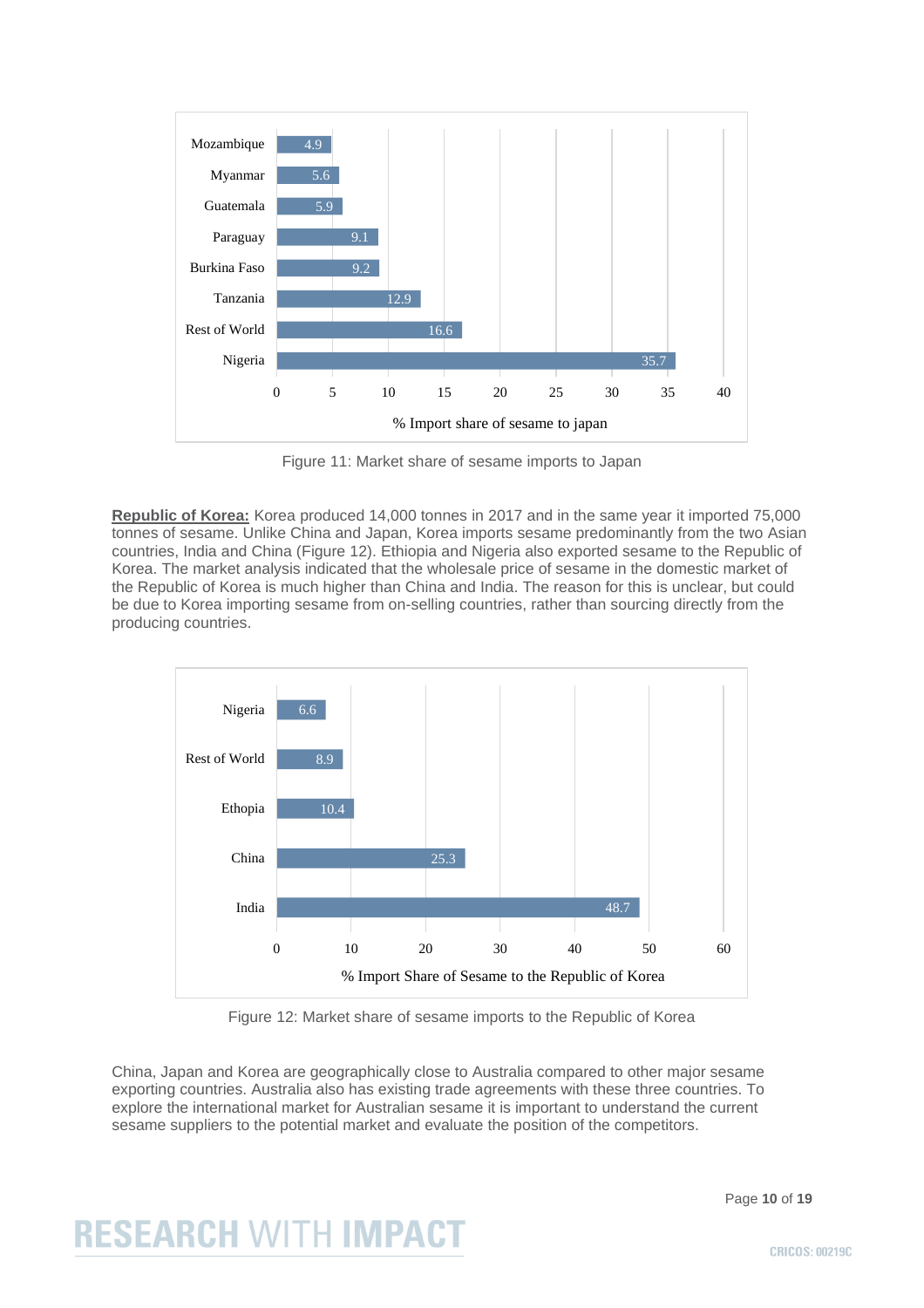Based on the data gleaned in this report, it is clear that African countries hold a major share of the sesame market in China, Japan and Korea. The following section of the report provides an analysis of two leading sesame exporters targeting the Asian market.

**Tanzania:** Tanzania was the highest sesame producing country in the world and the fifth largest sesame exporting country (FAO, 2019). In 2016, over 80% of sesame produced in Tanzania was exported to China and over 17% was exported to Japan (Table 1).

| <b>Rank</b> | <b>Country</b> | <b>Export value in 2016</b><br>(USD) | Shares in export (%) |
|-------------|----------------|--------------------------------------|----------------------|
| 4           | China          | \$113.55M                            | 81.9%                |
| 2           | Japan          | \$23.82M                             | 17.2%                |
| 3           | India          | \$1.06M                              | 0.8%                 |
| 4           | Singapore      | \$216.87K                            | 0.2%                 |
| 5           | <b>Turkey</b>  | \$19.28K                             | 0.0%                 |

#### **Table 1:** Top export destinations from Tanzania

**Ethopia:** In 2016, Ethiopia was the top sesame exporting country in the world with an annual export value over US \$445 million. Sesame was the sixth largest export commodity produced in Ethiopia in 2016. In 2017, Ethiopia's sesame production was recorded at just below 250,000 tonnes. The top five export destinations of sesame produced in Ethiopia indicates that Ethiopia has a stronghold in the Middle East sesame markets along with the East Asian markets (Table 2).

**Table 2:** Top Export destinations from Ethiopia

| <b>Rank</b> | <b>Country</b>    | <b>Export value in 2016 (USD)</b> | <b>Shares in export</b><br>$(\%)$ |
|-------------|-------------------|-----------------------------------|-----------------------------------|
|             | China             | \$328.57M                         | 73.7%                             |
| 2           | Israel            | \$43.67M                          | 9.8%                              |
| 3           | <b>Turkey</b>     | \$19.95M                          | 4.5%                              |
| 4           | Jordan            | \$13.82M                          | 3.1%                              |
| 5           | Republic of Korea | \$9.56M                           | 2.1%                              |

### **Value-added products**

Transformation of any product to increase its value in potential markets is known as value-adding. Producers, small traders, wholesalers/brokers, processors, retailers, local consumers and exporters are the key players in the sesame value chain (Abebe, 2016).

There are considerable opportunities to increase the yield and the quality attributes of sesame. There is no large internationally coordinated effort of research and development on sesame. Farmers are always seeking to exploit the genetic potential of a variety. New varieties which increase yield per hectare, and quality traits including non-dehiscence of sesame will make it a more attractive option.

Value-adding from these production innovations can be achieved through collaboration models, financial models and transportation models. However, the business management systems in the sesame producing countries of Asia and Africa are not as mature as developed countries.

Page **11** of **19**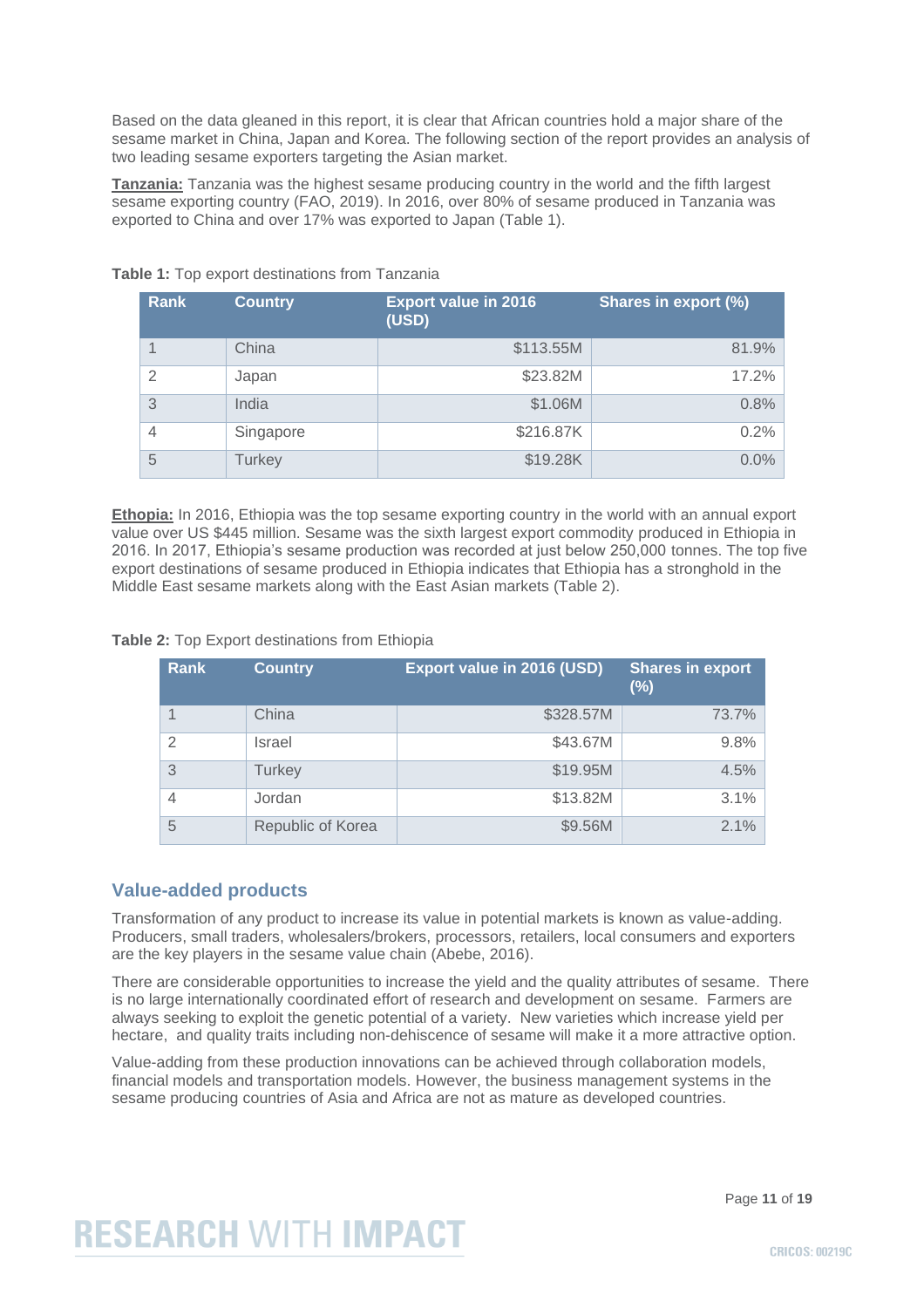Development of effective business strategies and enabling environments<sup>1</sup> could be considered as a means of adding value in the supply chain of sesame.

Post-farmgate, a number of value-added products have been developed. Organic sesame is an emerging market which is driven by health-conscious consumers and increasing environmental awareness (Munyua et al., 2013). Following agricultural practices for organic sesame production has been shown to increase the value of the products by up to 30% in the international markets, as is common with many agricultural commodities.

Sesame oil extraction is the most common value-adding activity, and the factor by which quality premiums are applied. Oil is extracted by pressing raw sesame seed. It contains 39% polyunsaturated fatty acids (PUFA) (Bhaskaran et al., 2006) and excellent when used as a frying oil (AgMRC, 2019). Sesame oil has a long shelf life because of the presence of antioxidants (AgMRC, 2019).

Tanzania (33.3%), Myanmar (19.5%) and China (14.3%) are the leading sesame oil producers in the world. Japan, Mexico and China are the leading exporters of sesame oil (Table 3) and the United States, the United Kingdom and China are the leading importers of sesame oil (Table 4) (Tridge, 2019).

| Rank | <b>Country</b> | <b>Export value in 2016</b><br>(USD) | Shares in export (%) |
|------|----------------|--------------------------------------|----------------------|
|      | Japan          | \$58.98M                             | 20.1%                |
| 2    | Mexico         | \$47.17M                             | 16.1%                |
| 3    | China          | \$30.72M                             | 10.5%                |
| 4    | India          | \$28.77M                             | 9.8%                 |
| 5    | Singapore      | \$18.66M                             | 6.4%                 |

#### **Table 3:** Leading exporter of sesame oil

#### **Table 4:** Leading importer of sesame oil

| <b>Rank</b>    | <b>Country</b>       | <b>Export value in 2016</b><br>(USD) | Shares in export (%) |
|----------------|----------------------|--------------------------------------|----------------------|
|                | <b>United States</b> | \$80.53M                             | 27.5%                |
| $\mathfrak{D}$ | United Kingdom       | \$16.84M                             | 5.8%                 |
| 3              | China                | \$14.75M                             | $5.0\%$              |
| 4              | Germany              | \$13.59M                             | 4.6%                 |
| 5              | Netherlands          | \$13.14M                             | 4.5%                 |

Australia also imports a substantial amount of sesame oil. The import quantity and value of sesame oil in 2018 was 2,254 tonnes and US \$11.19 million respectively (UN, 2019).

There is price sensitivity in individual countries, depending on levels of demand for sesame oil. For example, in the US the average market price of sesame oil is US \$2.61/kg, however, in China, the wholesale value of sesame oil is US \$4.6/kg (Tridge, 2019) because demand for sesame in China is higher than the supply.

Another form of sesame oil, made from toasted sesame, is used as a flavouring agent in cooking due to its aroma. Other applications of sesame oil include use in paints, soaps, cosmetics, perfume and bath oil.



<sup>&</sup>lt;sup>1</sup> Infrastructure and policy development required for sesame supply chain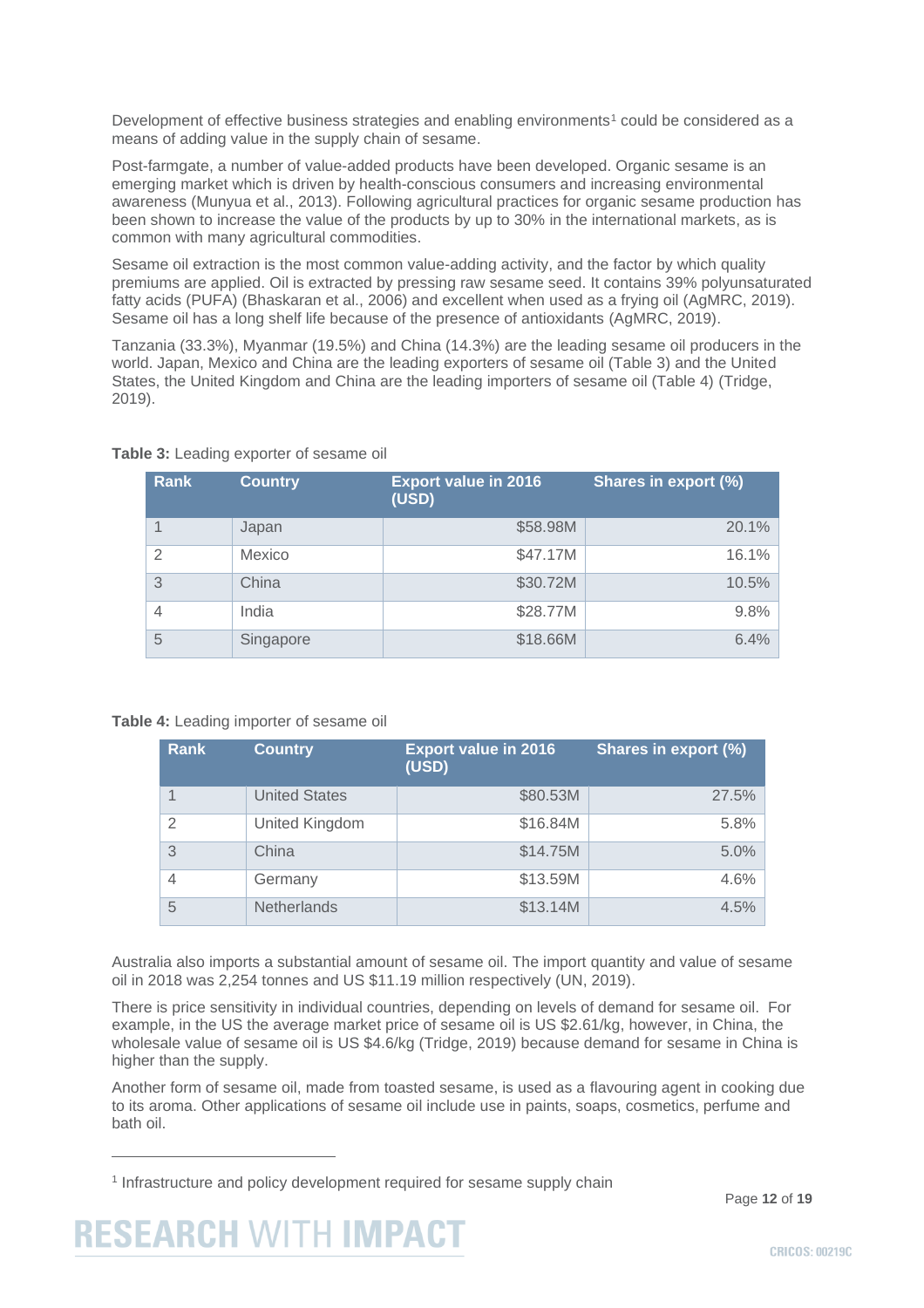Numerous research projects have confirmed the health benefits of sesame (Pathak et al. 2014, Elleuch et al. 2011, Shivhare and Satsangee, 2012). Sesame has pharmaceutical applications because sesame oil is naturally antibacterial and has anti-inflammatory agents (Singh et al., 2015). The oil for pharmaceutical use is extracted from high-quality seed and is more refined than normal edible oil.

The residue of sesame oil extraction is a high protein-containing meal. Sesame meal from high-grade sesame has multiple uses such as flour for baking. The crude protein content of sesame meal ranges from 47.1% o 52.9% and the amino acid composition of the protein is similar to that of soybean meal (Deyab, 2009). The meal from lower grade sesame is excellent as feed for poultry and livestock.

Ground sesame seed is another value-added product which is used in soup (African Cuisine), sweets (in the Middle East) and in a variety of curries (Indian subcontinent). Use of roasted black sesame for dressing meals, such as salad, rice, or meat, is common in Japan, Korea, Taiwan and China. Black sesame ice cream is now available in many countries.

All of the value-added products are economically more profitable than the raw sesame seed, due to their high price in international markets. However, to date, less attention has been given to these value-added products (Pathak et al., 2014).

### **Market opportunities for Australia**

The current production of sesame in Australia is not listed in FAO data. However, it is estimated that approximately 525ha is currently being used to produce both white and black sesame in Australia (Bhattarai, 2019).

An Israeli start-up Equinom is currently engaged in producing high-yielding white sesame in Australia [\(http://equi-nom.com/\)](http://equi-nom.com/). Over the last three years, Equinom used high-yield varieties of sesame and mechanical harvesting in field trials and obtained excellent results both in Queensland and New South Wales. Agriventis Technologies Pty Ltd, an Australian-based private seed company, has invested in developing black sesame and is currently producing commercial crops in Central QLD with a total area of 25ha in the 2018 summer growing season.

Most of Queensland has suitable climatic conditions for sesame cultivation. Mature sesame plants are drought-tolerant, however, yield penalties occur under severe water stress environments, hence supplementary irrigation facilities are required at seed set and flowering to maximise yield and optimise oil quality. These agronomic factors and the suitability of a range of environments will be assessed as part of this project with a view to determining more precisely the likelihood and viability of establishing an Australian production base.

Australia has been importing sesame since 1966, and the demand for sesame in the domestic market has gradually increased (FAO, 2019) (Figure 13). In 2016, Australia imported about 6740 tonnes of sesame, while in the same period it exported about 60 tonnes of sesame with the major share going to NZ (FAO, 2019). Data suggest that over the past 25 years there was some fluctuation in demand, however, the current trend indicates future growth in domestic demand (Figure 13). Due to the instability in demand, a short term prediction of demand is more appropriate than a long-term prediction. The trend indicates that by 2025, the demand for sesame in the domestic market will reach 9800 tonnes, which might create domestic markets for locally produced sesame.

To be competitive in the domestic market, the production cost of the local produce needs to be kept low to set a reasonable wholesale price similar to international suppliers. However, Australian farmers could obtain a competitive advantage if they can ensure a consistent supply of high-quality sesame and leverage its perceived clean green production techniques in product promotion, such as the premiums on offer for organic product. The establishment of higher volumes of domestic supply would open consideration by industry to other methods of value-added processing such as niche food products or pharmaceuticals.

Page **13** of **19**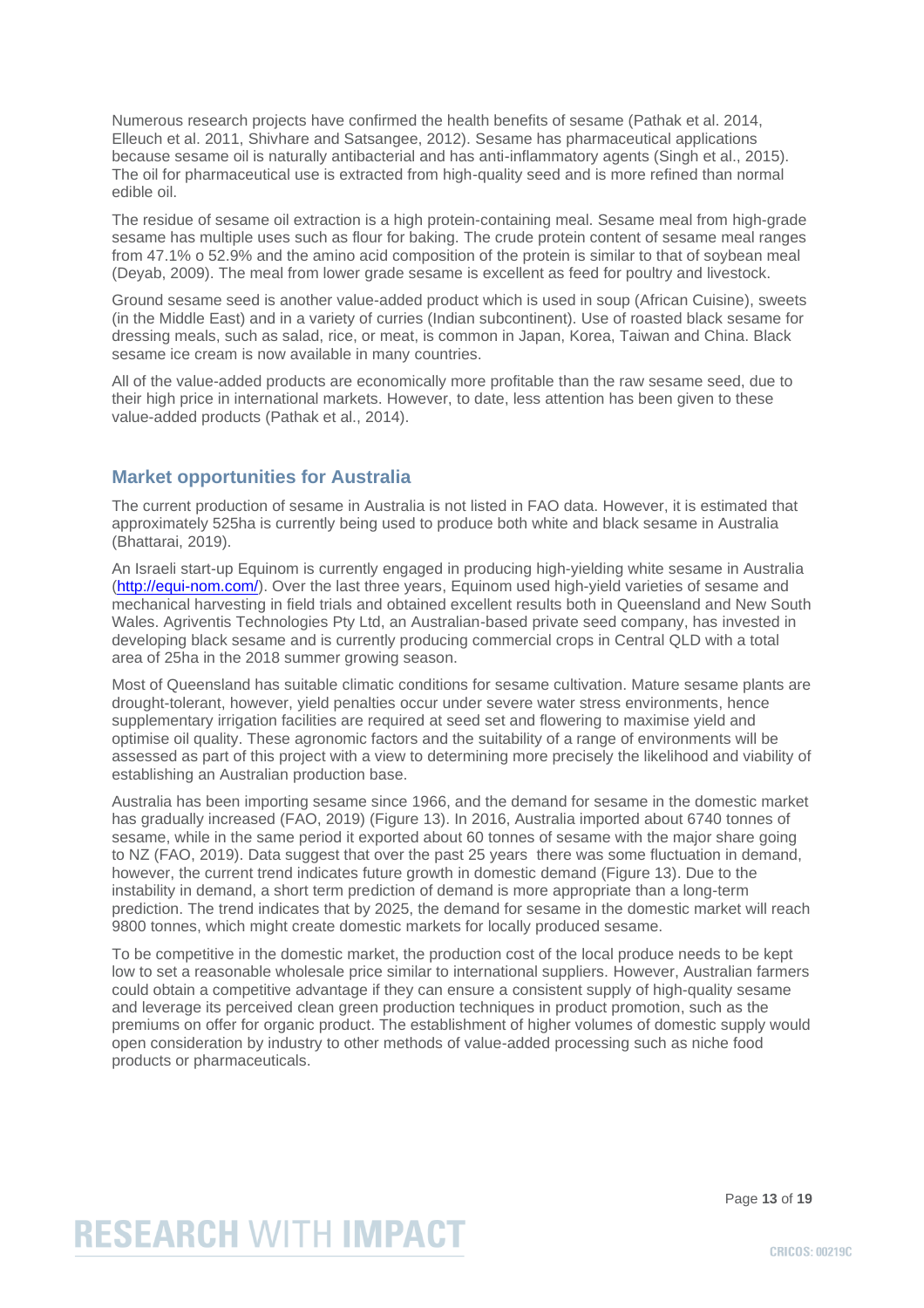

Figure 13: Trend of demand for sesame in Australia

Establishing a sufficient local supply base that can be cost-competitive with international competitors will be required if Australia is to take advantage of geographical proximity to Asian markets over the African countries. China, Japan and the Republic of Korea, are all in geographic proximity to Australia. Australia has free trade agreements with these three countries, potentially giving Australia some additional competitive advantages.

### **SWOT analysis:**

#### **Strengths:**

- **1. Market access:** Australia has market access to the major sesame markets which include China, Japan and the Republic of Korea. Currently, Australia exports canola, sorghum, cottonseed and barley, and other crops to all three countries. As sesame is an oilseed crop, it can also be marketed through the free trade agreements with these countries.
- **2. Location proximity:** most of the biggest contributors in international sesame markets are in Africa. Australia has geographical advantages over those countries as the premium export markets are closer to Australia.
- **3. Culture in agricultural production:** Australia has a strong track record in producing and supplying high quality agricultural commodities to meet export and local demand. This project is assessing the suitability of a number of regions for their climatic and soil suitability to support production of sesame in Northern Australia.
- **4. Favourable climate:** Sesame is a tropical and subtropical seed crop which requires sufficient rainfall and well-drained soil. The climate of Australia, especially Queensland, is favourable to the production of sesame under rainfed environments (with average rainfall of 600 mm per year) (Islam et al., 2016). However, to attain maximum yield and quality supplementary irrigation will be required.

#### **Opportunities:**

- **1. Increased export revenue:** Exporting bulk commodity offers long-term income potential. In the short term focussing on value-added products, such as organic-branded product, niche food products or high-quality oils, will lead to higher returns while the international market grows. Using the same freight to export sesame with other seed products could be beneficial.
- **2. Land use:** Sesame should fit well into the existing sugarcane, grains and legume-based farming systems; however, research is required to validate the feasibility.

Page **14** of **19**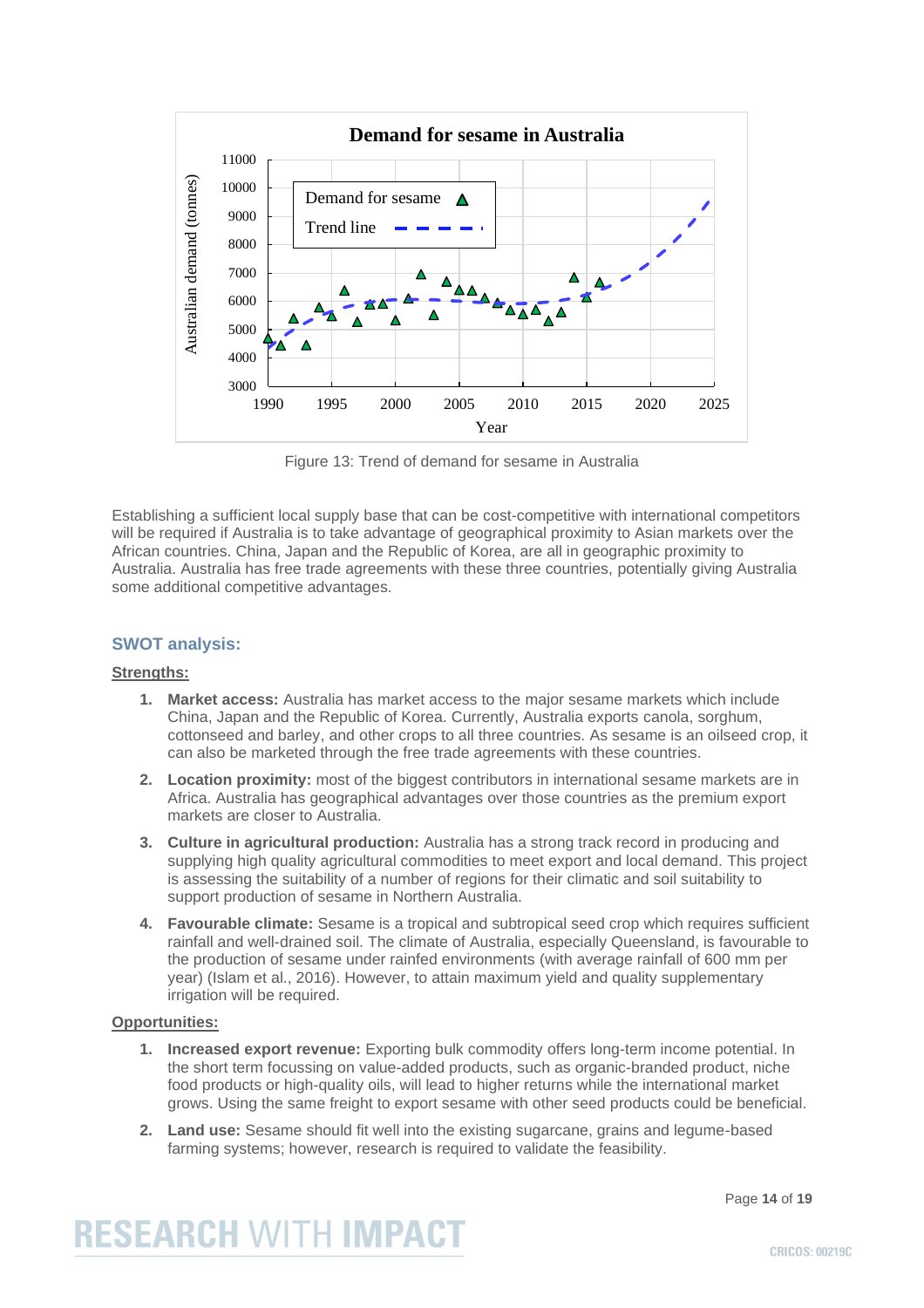**3. Utilising existing resources:** Australia has a mature production and supply chain for canola. The existing supply chain could also be used for sesame with some modification.

#### **Weaknesses:**

- **1. Production:** Currently, Australia produces sesame in small quantities which is not sufficient for export. Farmers and the broader industry, including engagement with the Australian Oilseeds Federation (AOF) need to take the initiative in regard to sesame production and exploit the opportunity of growing demand in Asia and domestically. This will include ensuring access to suitable land, preferably with irrigation entitlements, to support larger scale production.
- **2. Lack of knowledge:** There is a deficiency of knowledge among farmers regarding the production and processing of sesame. RD&E programs will be required to support local production.
- **3. Labour cost:** Sesame production is labour intensive and high labour costs are a major weakness of Australia. Introduction of mechanised harvesting could minimise this risk and allow the producers to set a competitive price for export markets. However, in such a case, the return on investment could be longer than the traditional case.
- **4. Supply chain infrastructure:** While Australia has well established supply chain infrastructure for mainstream crops such as canola in southern Australia, these facilities are more sparse in northern Australia. Segregated transport and storage will be required for a sesame industry. If industry chooses to pursue value-added product marketing, processing and packaging facilities will also be required.

#### **Threats:**

- **1. International price fluctuation:** The annual price volatility ranges from 25% to 30% due mostly to supply issues, and that may lead to a price fluctuation at any given time.
- **2. Competition:** Two major sesame producing countries, India and Myanmar, are located in close proximity to the major sesame market of China. Also, a lower price offering from African countries could pose strong competition in the international trade of sesame.
- **3. New entrants:** Because of lucrative prices on offer in international sesame markets, countries from Europe and South America are taking the initiative to increase their production. Australia as an entrant will also face competition from these countries.
- **4. Drought:** Sesame can be susceptible to severe drought and frost. In recent years Queensland suffered frequent periods of extended drought. This threat could be minimised with a stable supplementary irrigation system, particularly during flowering and seed set. Late planted crops may also suffer from chilling injury that could occur if crop reproductive stage coincides with the winter season.

Page **15** of **19**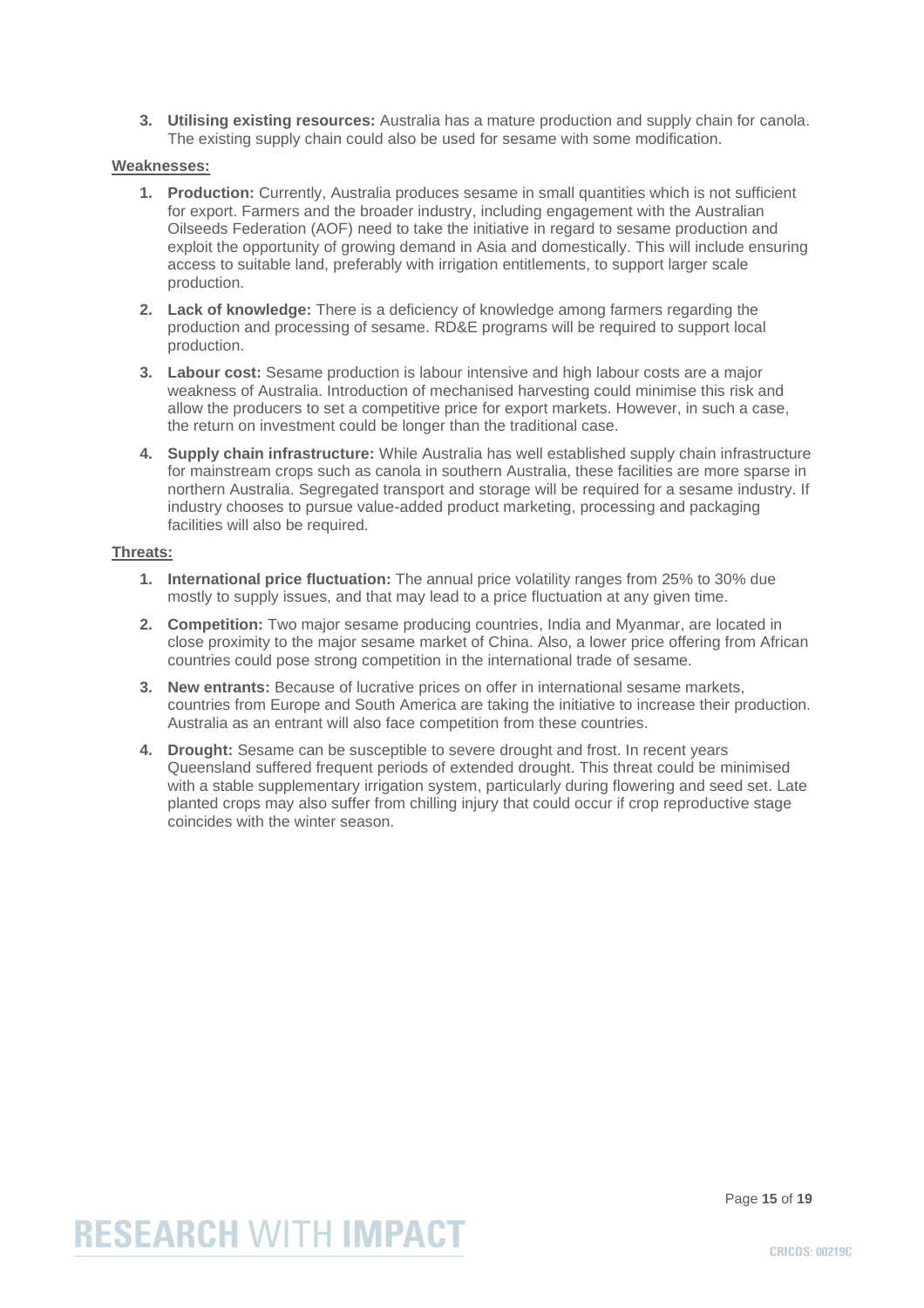### **Conclusion**

Sesame seed production and consumer demand have increased during the last decade. The demand for sesame is predicted to continue to increase due to changing food consumption behaviour, the availibilty of value-added products, such as oil, pharameuticals and niche foods, and by-products such as sesame meal.

Australia has great potential to enter into the commercial production of sesame for both domestic and export markets. Sesame is tolerant to unfavourable weather conditions and has potential to achieve high-yields and high-quality in Australian conditions with supplementary irrigation.

However, initiatives need to be taken by industry for a smooth transition to international market places. The current Cooperative Research Centre for Developing Northern Australia (CRCNA) 'Spicing up the North' project is designed to provide a baseline of information on sesame markets, varietal performance, and environmental suitability of the crop to northern Australia.

Further research will be required to consolidate on this establishment phase and address questions including:

- A detailed value chain analysis to investigate factors including the supply chain logistics (storage, segregation, transport etc), product processing infrastructure and the viability of value-added products; and
- A detailed study on consumer domestiic and international demand on seesame seeds and its value added products is required to precise understand the current gaps in demand and future demand.

The CRCNA acknowledges the support of its government partners.







Department of **Primary Industries and Regional Development** 



Australian Government

**Department of Industry, Innovation and Science** 



Cooperative Research Centres Program

#### Page **16** of **19**

## **RESEARCH WITH IMPACT**

**CRICOS: 00219C**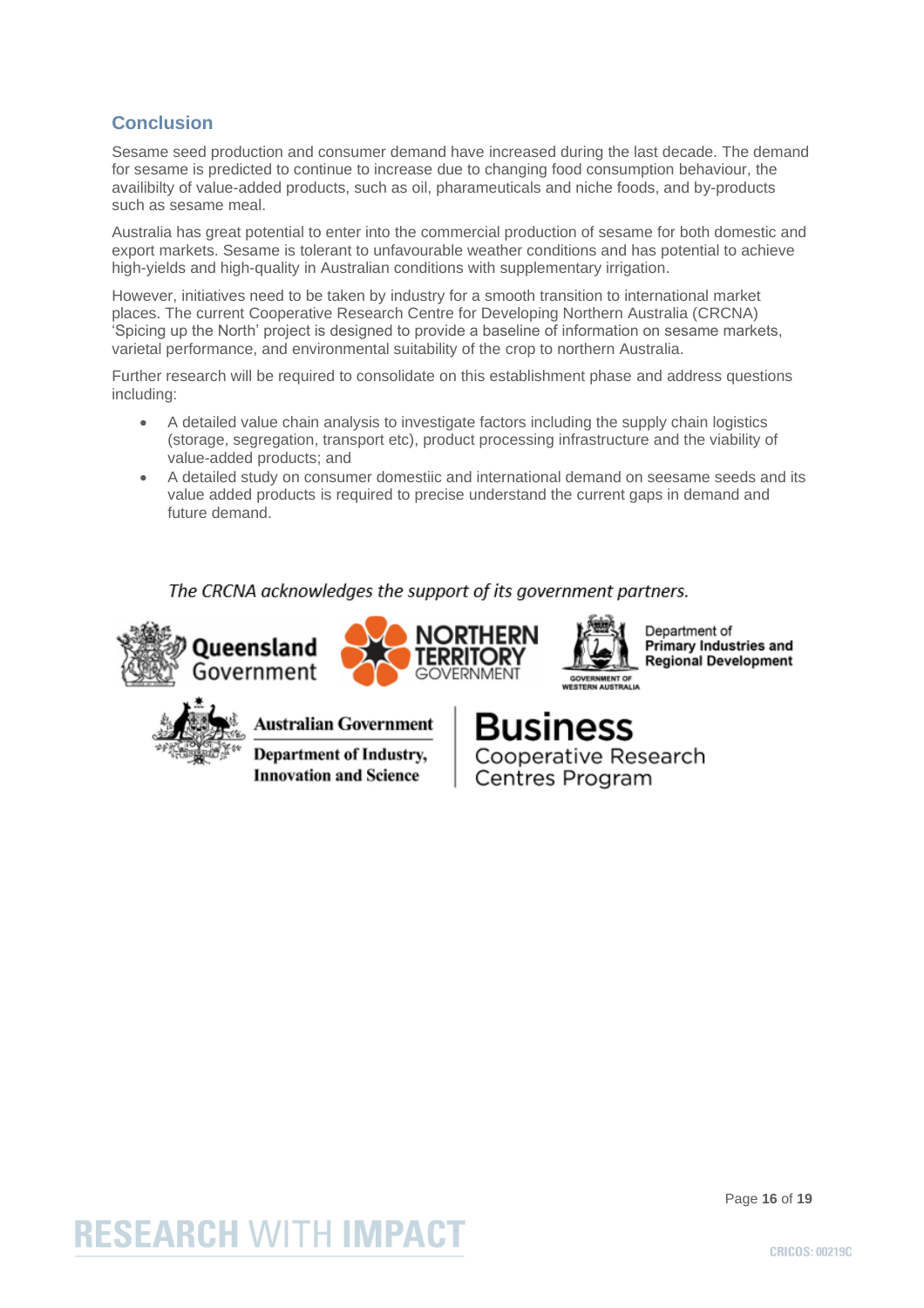### **References:**

Abebe, T.N., 2016, Review of Sesame Value Chain in Ethiopia, International Journal of African and Asian Studies, Vol.19, pp 36-47.

AgMRC, 2019, A national information resource for value added agriculture, Sesame profile, available at:<https://www.agmrc.org/commodities-products/grains-oilseeds/sesame-profile>

Aydin, G. (2015), Regression models for forecasting global oil production, Petroleum Science and Technology, Vol. 33, pp. 1822–1828.

Bedigian, D. 2015. Systematics and evolution in Sesamum L. (Pedaliaceae), part 1: Evidence regarding the origin of Sesame and its closest relatives. Webbia, Journal of Plant Taxonomy and Geography, 70, 1-42

Bhaskaran, S., Santanam, N., Penumetcha, M., Parthasarathy, S. 2006. Inhibition of Athersoclerosis in Low-Density Lipoprotein Receptor-Negative Mice by Sesame Oil. Journal of Medicinal Food, Vol. 9 (4), pp. 487-490.

Bhattarai, S., 2019. Personal communication with Agriventis- Sesame production and value chains in Australia. August, 2019. CQUniversity Rockhampton.

Cision, PR Newswire, 2019, Global Sesame Seeds Market Worth \$17.77 Billion by 2025: Hexa Research, available from: [https://www.prnewswire.com/news-releases/global-sesame-seeds-market](https://www.prnewswire.com/news-releases/global-sesame-seeds-market-worth-17-77-billion-by-2025-hexa-research-300791447.html)[worth-17-77-billion-by-2025-hexa-research-300791447.html.](https://www.prnewswire.com/news-releases/global-sesame-seeds-market-worth-17-77-billion-by-2025-hexa-research-300791447.html)

Deyab, D.M.S.E., Samy, H.M., Mostafa, A.E., Hayam, D.T., 2009, Nutrition evaluation of sesame seed meal, *Sesamum indicum* (L.) as alternative protein source in diets of juvenile mono-sex Nile tilapia (*Oreochromis niloticus*). Egyptian Journal of Aquatic Biology and Fisheries, Vol. 13 (1), pp. 93 - 106.

Dhakal, C.P. (2018) Multiple Regression Model Fitted for Rice Production Forecasting in Nepal: A Case of Time Series Data, Nepalese Journal of Statistics, Vol. 2, pp. 89-98.

Elleuch, M., Bedigian, D., Zitoun, A., (2011), Sesame (Sesamum indicum L.) Seeds in Food, Nutrition, and Health (Chapter 122, pages 1029-1036), in Preedy, V.R., Watson, R.R., Patel, V.B. (eds) Nuts and Seeds in Health and Disease Prevention, Academic Press, London, UK, DOI: [https://doi.org/10.1016/B978-0-12-375688-6.10122-7.](https://doi.org/10.1016/B978-0-12-375688-6.10122-7)

Eskandari, H., Hamid, A. & Alizadeh-Amraie, A. 2015. Development and maturation of Sesame (Sesamum indicum) seeds under different water regimes. Seed Science and Technology, 43, 269- 272.

Food and Agriculture Organisation (FAO), (2019). Detailed trade matrix, available at: <http://www.fao.org/faostat/en/#data/TM>

Islam, F., Gill, R.A., Ali, B., Farooq, M.A., Xu, L., Najeeb, U., Zhou, W., 2016, Sesame, in Breeding Oilseed Crops for Sustainable Production, Opportunities and Constraints, ed. Gupta, S.K., pp. 135- 147, Academic Press, London, UK.

Li, Z., Cao, X., Ding, X., Chen, H., (2015), Prediction Model of Multiple Linear Regression Analysis in Grain Production, 5th International Conference on Information Engineering for Mechanics and Materials (ICIMM 2015).

Mordor Intelligence, 2019, Global sesame seeds market - segmented by geography - growth, trends, and forecast (2019 - 2024), Industry report,

Munyua, B. Orr, A., Okwadi, J., 2013, Open sesame: A value chain analysis of sesame marketing in northern Uganda, Socioeconomics Discussion Paper Series, Number 6.

Pathak, N., Rai, A.K., Kumari, R., Bhat, K.V., 2014, Value addition in sesame: A perspective on bioactive components for enhancing utility and profitability, Pharmacogn Rev. Vol. 8(16), pp. 147– 155.

Shivhare N., Satsangee N. (2012) Wonders of Sesame: Nutraceutical Uses and Health Benefits. In: Khemani L., Srivastava M., Srivastava S. (eds) Chemistry of Phytopotentials: Health, Energy and Environmental Perspectives. Springer, Berlin, Heidelberg.

Page **17** of **19**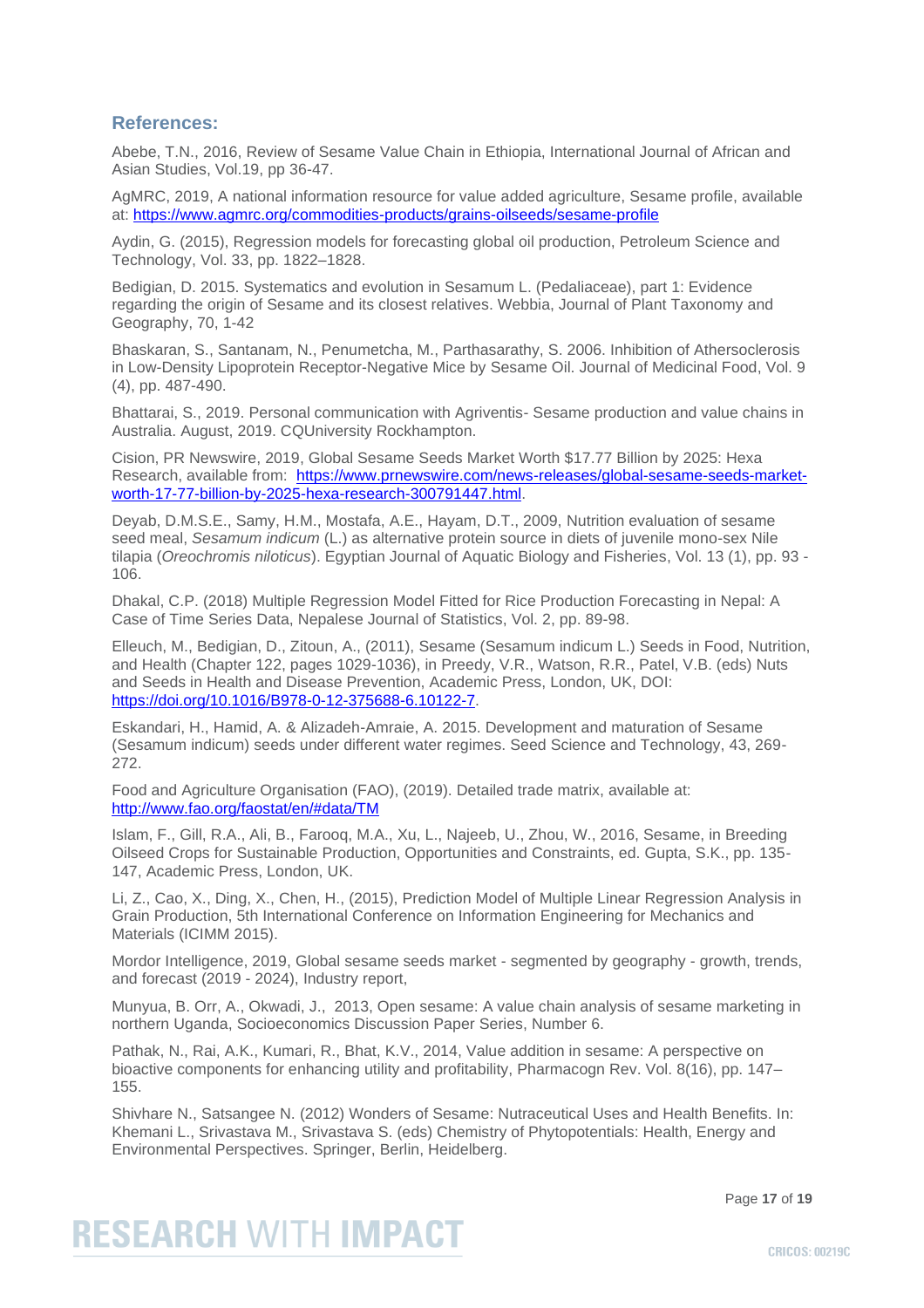Singh, V.K., Pramanik, K., Ray, S.S., pal, K., (2015), Development and characterization of sorbitan monostearate and sesame oil-based organogels for topical delivery of antimicrobials, AAPS PharmSciTech, Vol. 16 (2), pp. 293-305. DOI: https://doi.org/10.1208/s12249-014-0223-7

Sitienei, B.J., Shem G. Juma. S.G., Opere, E., (2017) On the use of regression models to predict tea crop yield responses to climate change: A case of nandieast, sub-county of nandi county, Kenya, Climate, Vol. 5, Paper no. 54, pp. 1-14.

Terefe, G., Wakjira, A., Berhe, M., Tadesse, H., 2012, Sesame Production Manual, technical report, Ethiopian Institute of Agricultural Research

Tridge, 2019, Market intelligence, Sesame oil, availabel at: <https://www.tridge.com/intelligences/sesame-oil>

UN, 2019, Comtrade Database, availabel at:<https://comtrade.un.org/data/>

Weiss, E. A. 2000. Sesame. In: Weiss, E.A. (ed.) Oilseed crops. 2nd ed. Oxford, UK: Blackwell Science Ltd.

World Bank (2019), World bank open data, available at: [https://data.worldbank.org/.](https://data.worldbank.org/)

Zebib, H., Bultosa, G. and Abera, S. (2015) Physico-chemical properties of sesame (Sesamum indicum L.) varieties grown in northern area, ethiopia, Agricultural Sciences, Vol. 6, pp. 238-246. DOI: [http://dx.doi.org/10.4236/as.2015.62024.](http://dx.doi.org/10.4236/as.2015.62024)

Page **18** of **19**